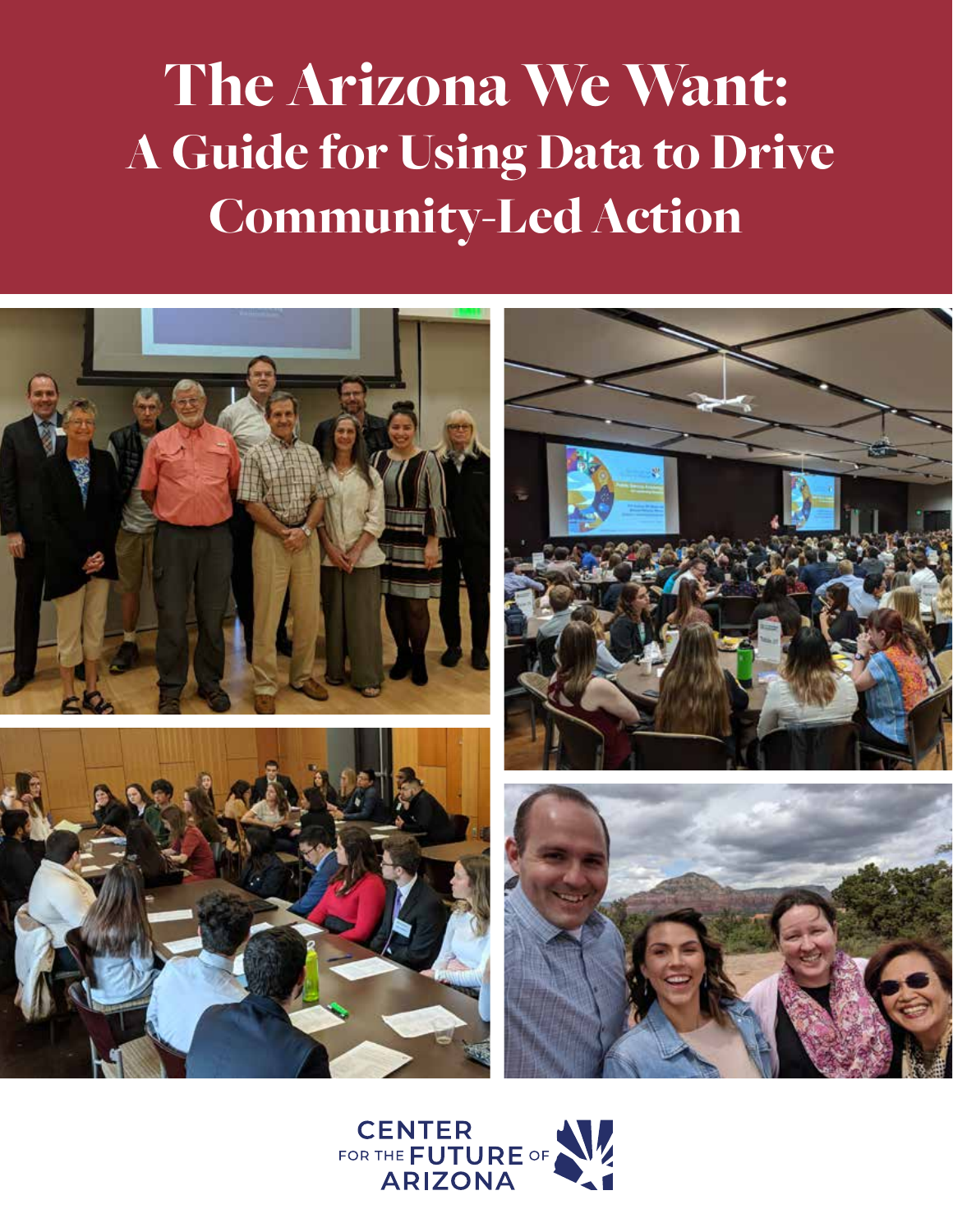## Table Of Contents

| Phase One: Data-Driven Dialogue 2                             |
|---------------------------------------------------------------|
| Key Ingredients  3                                            |
| Illustrations of Work 4                                       |
| <b>Phase Two: Community-Led Action 5</b>                      |
| Key Ingredients  5                                            |
| Illustrations of Work 6                                       |
| <b>Phase Three: Sustainability</b><br>and Measuring Progress7 |
|                                                               |
| Illustrations of Work 8                                       |
|                                                               |

#### **Background**

The Center for the Future of Arizona (CFA) is a nonprofit, nonpartisan organization that brings Arizonans together to create a stronger and brighter future for our state A future where all Arizonans, now and in the future, thrive and enjoy sustained prosperity, unmatched quality of life, and real opportunity. All of CFA's work is to ensure that the public values we share are realized for all Arizonans by shaping and advancing The Arizona We Want.

We listen to Arizonans to learn what matters most to them, share trusted data about how Arizona is doing in those priority areas, bring critical issues to public attention, and work with communities and leaders to solve public problems. We work across the full spectrum of essential issues areas and have deep and ongoing engagement in education, workforce development, and civic health, recognizing how critical these are to a prosperous future for our state.

The Arizona We Want is a shared vision of success around what matters most to Arizonans that expresses their highest aspirations and hopes for the future. It comprises the Shared Public Values Arizonans have identified in our research with the esteemed Gallup organization, and was most recently updated following our 2020 Gallup Arizona Survey. The Arizona Progress Meters – measurement tools based on trusted data – were created to measure how Arizona is doing and our collective progress in areas critical to achieving The Arizona We Want.

CFA's priority is to catalyze informed action from data and research to create The Arizona We Want. Powerful change can happen when we listen and understand the assets and priorities of a community and engage in longterm partnerships that advance creative solutions. More connected communities are more economically resilient, individuals who participate in civic life have greater access to opportunity and well-being, and policies are more responsive when community members are engaged.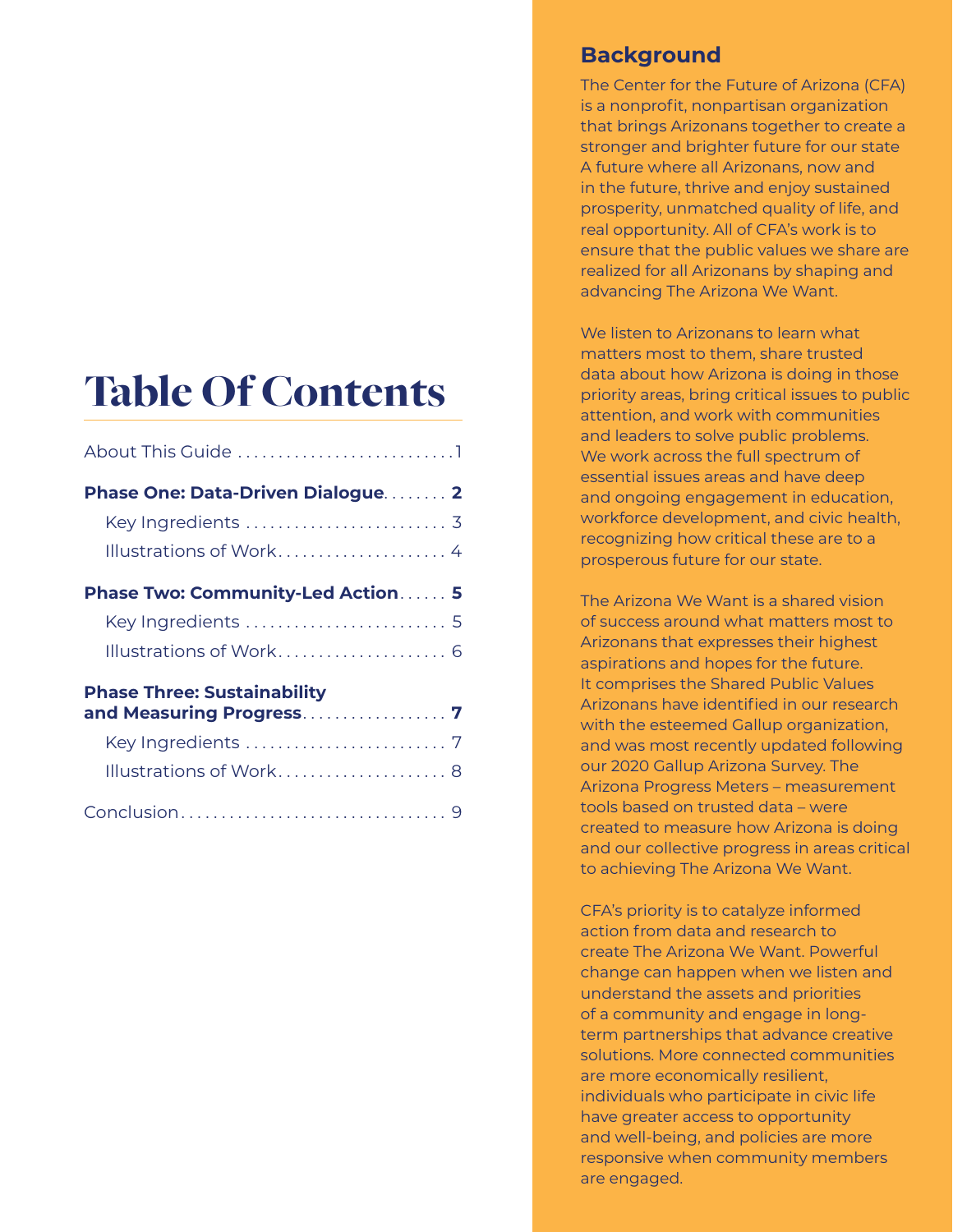### <span id="page-2-0"></span>**About This Guide**

This guide is provided by CFA's Communities at the Center initiative (CAC). CAC partners with communities to build civic capacity while defining key issues, identifying priorities, and advancing solutions to address the issues of greatest importance to them.

CAC's partners and strategic projects have included:

- **Utilizing Arizona Progress Meters and Gallup Arizona Survey findings as Tools for Regional Planning:** Working with organizations including the Northern Arizona Council of Governments, Pinal County, Southeastern Arizona Government Organization, and more, CFA equips communities to use the Arizona Progress Meters, data-based tools to advance long-term planning responsive to Arizonans' priorities.
- **Engaging Communities in Data-Driven Dialogue and Action Planning:** Working with organizations including the State of Black Arizona, Blue Cross Blue Shield of Arizona, Solari (formerly Crisis Response Network), Vitalyst Health Foundation, and others, CFA engages communities in dialogue and action planning around key challenges and opportunities that emerge through use of the Arizona Progress Meters. These engagements include developing reports and publications, facilitating data-based dialogue, establishing common priorities, and surfacing opportunities for further action.
- **Equipping Young People with Tools to Lead Community Change:** CFA launched DemocraSeed in partnership with Arizona State University's Public Service Academy in 2016. CFA now partners with organizations engaged in civic learning and civic leadership to use design thinking and the Arizona Progress Meters for public problem-solving that increases civic engagement and community connectedness.

This toolkit brings together resources and lessons learned through the implementation of the above strategies. It is designed to equip and empower community leaders and organizations with data and best practices to advance The Arizona We Want. **The guide is organized by three sequential phases:**

- 1. Phase One: Data-Driven Dialogue
- 2. Phase Two: Community-Led Action
- 3. Phase Three: Sustainability and Measuring Progress

The phases are presented sequentially to inform planning and process for civic capacitybuilding efforts; however, this work is often non-linear and more cyclical in practice. As such, we encourage continued evaluation and reflection as you move through each phase to help determine if and when it might be necessary to revisit a previous step. In each phase, you will find:

- **Key ingredients** to consider for creating sustainable, community-led solutions.
- **Resources** designed to facilitate community-led, data-driven decision-making, from CFA and cross-sector organizations.
- **Illustrations of the work** through the experiences of a community-based civic capacity-building project in Douglas, Arizona.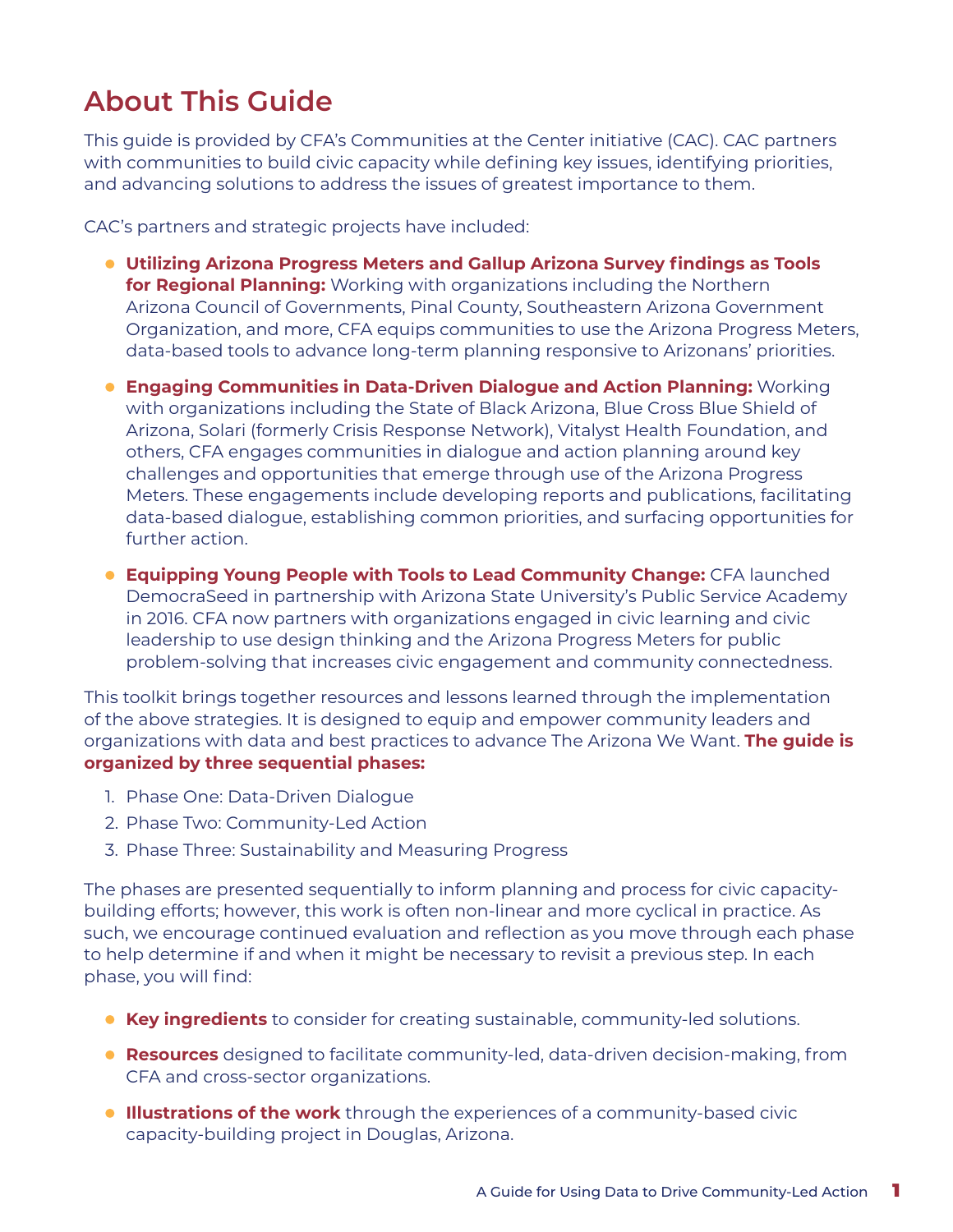## <span id="page-3-0"></span>Phase One: Data-Driven Dialogue

The best way to understand how Arizonans view their community and our state — and what they want for the future — is to ask them. [CFA's Gallup Arizona Project](https://www.arizonafuture.org/the-arizona-we-want/the-gallup-arizona-project/) provides unique understanding of the priorities of Arizonans and the basis for regional and statewide action to drive Arizona forward.

In 2009, CFA partnered with the Gallup organization to create the first-of-its-kind decennial Gallup Arizona Survey to better understand what matters most to Arizonans across a broad set of issues – and what they wanted for the future. From this work, CFA created The Arizona We Want, a shared vision of success coupled with an actionable statewide agenda broadly embraced by communities and leaders. In 2020, CFA conducted a second decennial Gallup Arizona Survey, which deepened our understanding of The Arizona We Want, Arizonans' vision and ideals for the future. This project identifies what matters most to Arizonans across a broad set of critical issues, provides data to guide policy making and action, and mobilizes communities and leaders around Arizonans' shared priorities.

In addition to the data insights provided by the Gallup Arizona Survey, the Arizona Progress Meters serve as key data to assess community need and impact across the shared priorities of our communities including high-quality education for all children, access to good jobs, healthy communities, and opportunities to meaningfully participate in civic life. They are a dynamic set of tools to measure the priorities Arizonans have identified as critically important to the future of the state. The metrics or indicators of progress for each Arizona Progress Meter Topic were carefully considered and included based on meeting the following criteria: easily understandable; supported by publicly available, trusted, and regularly updated data; and useful as a guidepost for assessing policy and practice.

The 80+ metrics in the eight Arizona Progress Meters are designed to encourage the evaluation of state, county, and local conditions, and to compare outcomes by subgroups including race and ethnicity, educational attainment, income, geography (i.e. urban, suburban, rural) and other key demographics as available. With web-based tools including interactive data and downloadable topical profiles, community leaders can access and use trusted facts to identify key concerns and build an action-oriented agenda to create a stronger and brighter future.

Using the data from the Arizona Progress Meters and the latest Gallup Arizona Survey, CFA partners with stakeholders on Community Conversations designed to:

- Engage in dialogue around our identity as Arizonans and the aspirations we all hold for the future of our state.
- Gain an understanding of the priorities that exist in the community, what's missing, and how we might elevate these issues to a statewide level of discussion.
- Introduce a set of fact-based tools with vetted and reliable data that can help frame conversations, drive action, and measure progress.
- Identify areas of opportunity for partnership to support local community goals, such as providing localized data, planning tools, relationships, or other support.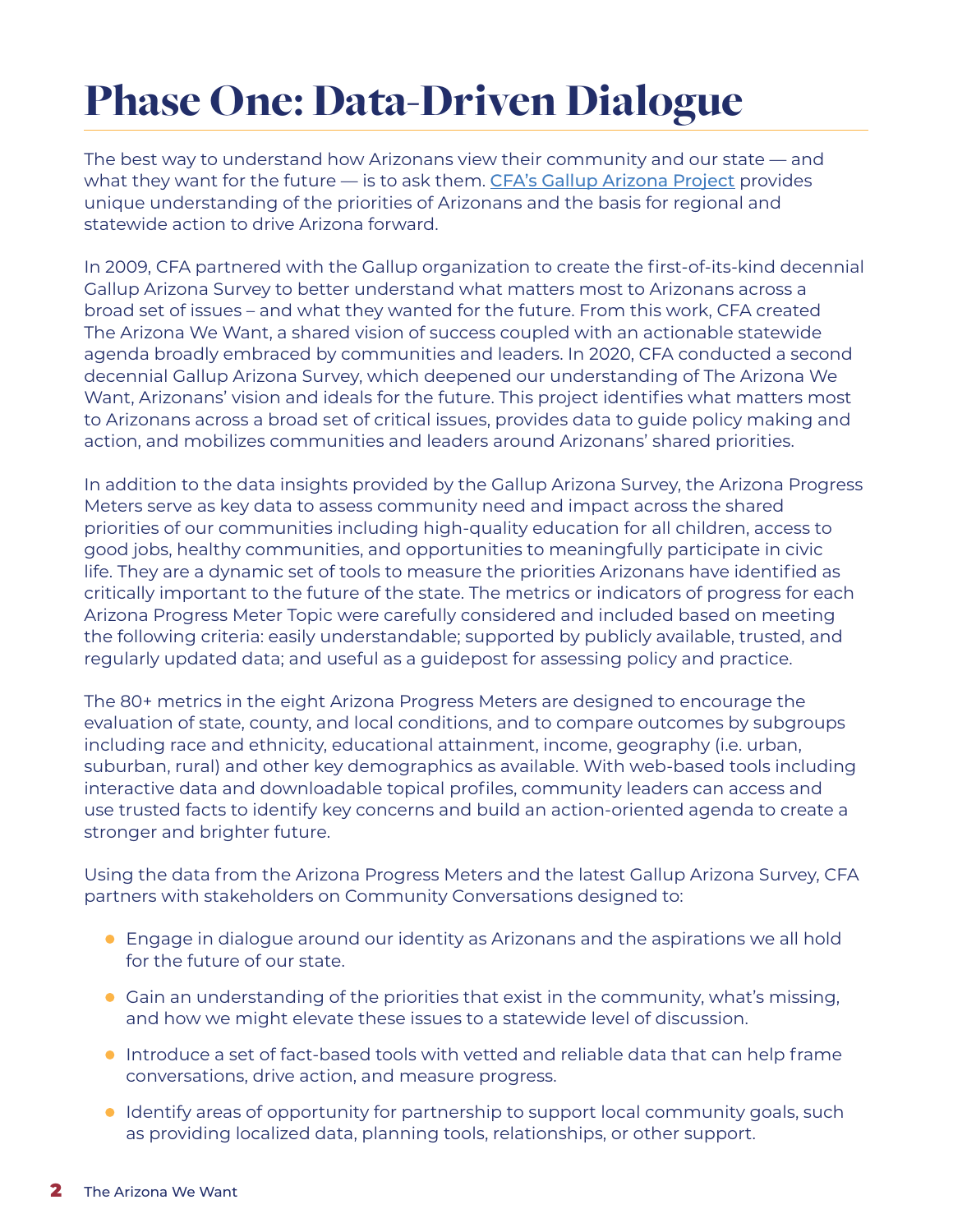#### <span id="page-4-0"></span>**Key Ingredients**

In partnering on data-driven dialogue in over 50 communities statewide, CFA has emphasized the following key ingredients for recommended expansion and use by others.

- **Asset-Based –** Taking an asset-based approach to community development is core to this work. While data can spotlight challenges and disparities, it can also lift up opportunities, strengths and assets to build upon. Taking stock of current partners, initiatives, and context before jumping to solution building is key. Resources in the Asset-Based Community Development and Empathy-Based Design Thinking fields can be instrumental:
	- » Learn more about this practice through the [Asset Based Community](https://resources.depaul.edu/abcd-institute/Pages/default.aspx)  [Development Institute](https://resources.depaul.edu/abcd-institute/Pages/default.aspx)
	- » [K12Labs Empathy Activity Planner](https://www.arizonafuture.org/media/iczowws0/k12-lab-empathy-planner.pdf)
	- » [Stanford D School Design Project Guide](https://www.arizonafuture.org/media/k13bftrk/design-project-guide-sept-2016-v3.pdf)
	- » [Stanford D School Design Thinking Process Mini Guide](https://www.arizonafuture.org/media/yblbpwwu/design-thinking-process-mini-guide.pdf)
- **Iterative Process** The Community Conversations are a tool to both introduce the [Shared Public Values](https://www.arizonafuture.org/the-arizona-we-want/action-agenda-for-arizona-s-future/) and priorities of Arizonans and how we are doing on these issues today, as well as hear what resonates with a community today, what is surprising, and what might be missing. Tools such as facilitated discussion, pre- and post-polling and consensus-building can help identify key community priorities responsive to context and driven by the data. This continuous cycle of sharing and listening allows us to stay in tune with The Arizona We Want and what it means to communities today:
	- » [Community Conversations Template Presentation](https://www.arizonafuture.org/media/vu5n3zwp/community-conversation-presentation.pdf) (includes Polls and Sample Questions)
	- » [Gallup Arizona Survey Findings Template Presentation](https://www.arizonafuture.org/media/iyjbv00z/cfa-gallup-arizona-survey-findings-presentation.pdf)
	- » [Post-Conversation Survey](https://forms.gle/6Qda5mXBXnofhhpLA) to provide feedback and inform next steps
	- » [Data Profile Reports](https://www.arizonafuture.org/progress-meters/) on each of the eight Arizona Progress Meters
- **Cross-Cutting –** A key feature of The Arizona We Want framework is its holistic approach to the broad array of issues that support high quality of life, prosperity, and opportunity for all. Relatedly, effective community engagement should bring together stakeholders from different sectors and with varying issue interests and priorities. In doing so, we can identify areas where a particular issue of focus for a community can align with and, in fact, bolster related outcomes and generate wider and greater impact coalitions.
	- » [The Arizona We Want Wheel Worksheet](https://www.arizonafuture.org/media/w5hjwpax/progress-meters-collaboration-design-worksheet.pdf)
	- » [Read about the Collective Impact approach](https://ssir.org/articles/entry/collective_impact)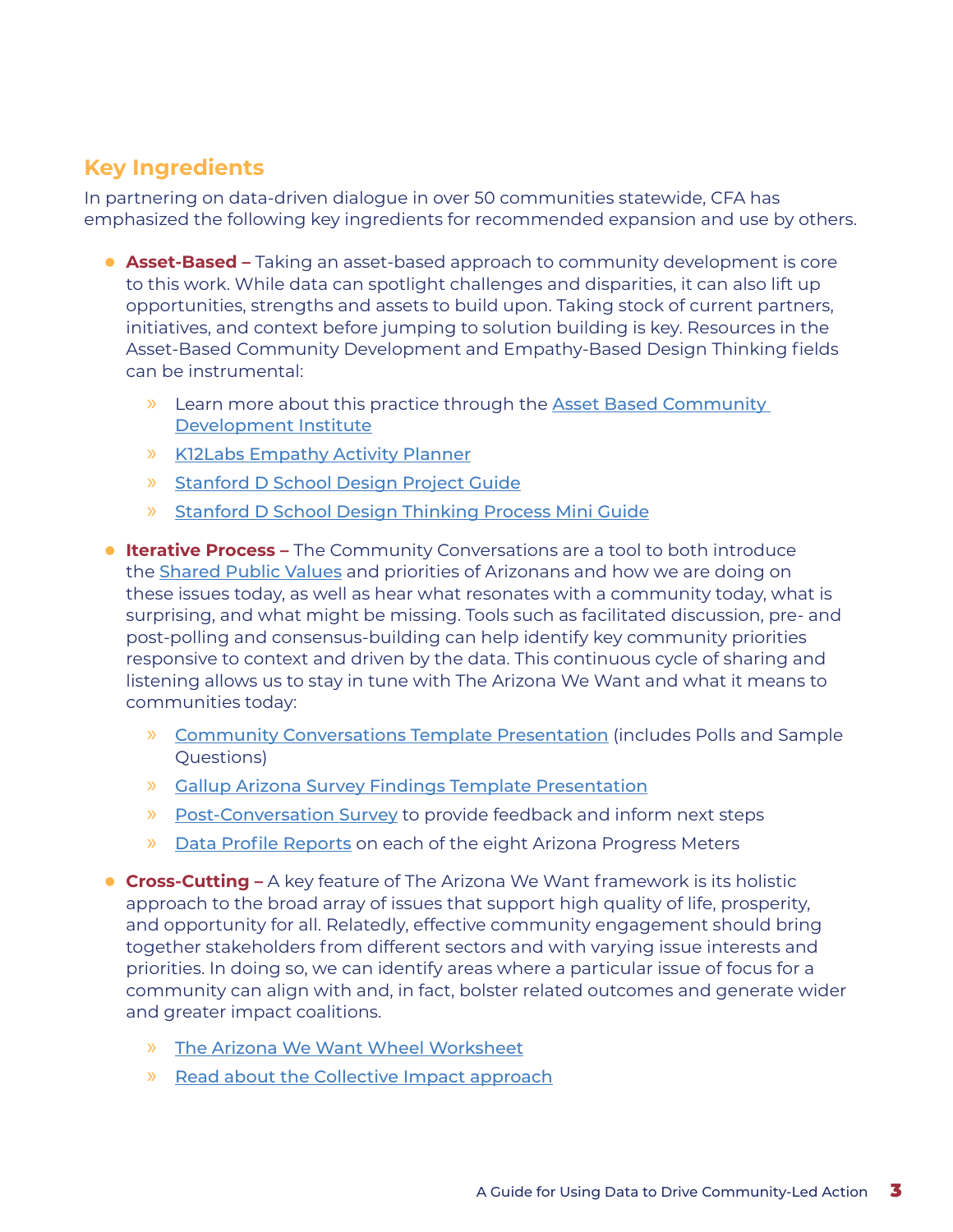#### <span id="page-5-0"></span>**ILLUSTRATIONS OF THE WORK**

#### **Health & Well-Being in Douglas, Arizona: Part One – Exploring the Underlying Conditions of Substance Use Disorder**

In partnership with Blue Cross Blue Shield of Arizona (BCBSAZ) and Solari (formerly Crisis Response Network), CFA led a civic capacity project designed to address underlying and societal factors of substance use disorder and build healthier communities in Douglas, Arizona. This partnership stemmed from the BCBSAZ Mobilize AZ project which funds programs and applied research that support recovery from opioid and substance use disorder and reduce overdose-related deaths in Arizona.

CFA began this work by engaging with local leaders and partners through datainformed dialogue and deliberation and identifying opportunities for further action to build healthier communities. This included working closely with a lead partner in substance use recovery work in the community, Solari, to jointly coordinate stakeholder engagement, outreach strategies, and evaluation tools. This effort aligned with the Solari organization's role in delivering a mobile medically assisted treatment (MAT) clinic to the community on a monthly basis.

CFA also took a cross-sector approach by initiating interviews and conversations with the City of Douglas Manager, Police Chief, Expect More Arizona Douglas Regional Council, Arizona Regional Economic Development Foundation, and others to explore current conditions impacting health and well-being, with a focus on substance use.

CFA then developed data for a community-level profile report to inform action planning and outreach strategies. Using the local profile feature of The Arizona We Want Progress Meters , CFA pulled together a set of data focused on key issues within Cochise County broadly and Douglas specifically.

With this background work and relationship development underway, CFA launched a Community Conversation to bring together cross-sector leaders and introduce reliable data that can help frame conversations, gain an understanding of the priorities that exist in the community, and identify opportunities for action. The session engaged leaders representing organizations including the City of Douglas, Cochise Addiction Recovery Partnership (CARP), Expect More Arizona Regional Council members, leaders of local nonprofits including St. Vincent de Paul, and other community perspectives. The first session achieved the following objectives:

- Introduced CFA, The Arizona We Want, and the Arizona Progress Meters
- Gained an understanding of issues of concern and community priorities
- Framed discussion and identify alignment with community concerns using Arizona Progress Meter data
- Surfaced opportunities for the next session, including input on additional stakeholders to engage, priorities to address, and potential assets and resources to elevate in further discussion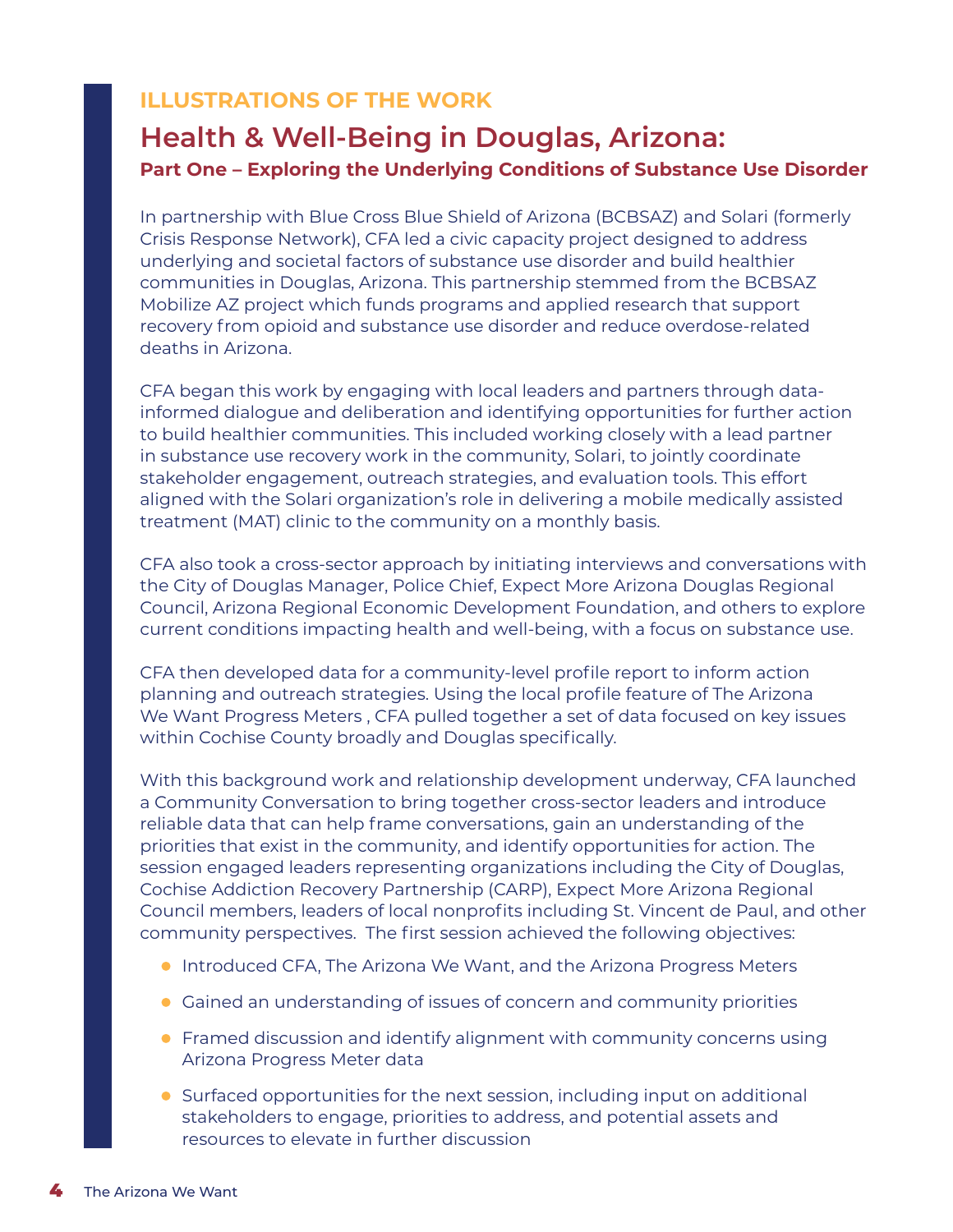## <span id="page-6-0"></span>Phase Two: Community-Led Action

Following Community Conversations and based on the opportunities identified through the process, CFA works to support and engage partners to move forward on their priorities. To accomplish this, CFA draws upon expertise, tools, relationships, and partnerships in the community and economic development, described in more detail below. This assistance and coaching include one or more of the following strategies:

- Identifying and delivering key data that can be tailored to meet local community needs and priorities—though local data can be hard to find, larger geographies can often still portray relevant trends at the community level. Using findings from the latest Gallup Arizona Survey and Arizona Progress Meter online dashboards and downloadable Data Profile Reports, residents can reflect upon whether the data matches their lived experience, and use it to help identify assets and challenges.
- Supporting local and regional planning projects, integrating solutions into existing or necessary activities where possible. Taking action is the ultimate goal of these engagements so the priority is identifying existing, ongoing and/or expected projects in which actions can be embedded and can ensure progress is made toward achieving the goals.
- Leveraging relationships and partnerships with organizations and agencies at state, regional, and national levels for greater impact. Once the goals have been set and integrated into plans and the community is organized around priority actions, it is easier to identify funding and other resources to help support implementation.

#### **Key Ingredients**

- **User-Centered Design –** Probing into the problem through different perspectives in addition to data is crucial. Research and field interviews of community members are the basis of exploring its impact on the community and potential roadblocks and opportunities.
	- » [Stakeholder and Problem Tree Facilitation Guide](https://www.arizonafuture.org/media/t4bcp3mm/stakeholder-and-problem-tree-facilitation-guide.pdf)
	- » [Problem Tree Analysis Worksheet](https://www.arizonafuture.org/media/pzqpeqiw/problem-tree-analysis-worksheet.pdf)
- **Imaginative Solution-Building –** By deploying elements of design-thinking with a cross-cutting approach, breakthrough approaches can be defined. There are many resources and tools for community-centered and community-led impact which can be invaluable to this process.
	- » [Lead Local: The Big Shift](https://leadlocal.global/big-shift/)
	- » [Stanford D School Ideate Mixtape](https://www.arizonafuture.org/media/1w0hu3mp/ideate-mixtape-v8.pdf)
	- » [The Community Toolbox](https://ctb.ku.edu/en)
- **Silo-Breaking Approaches** Organizations are oftentimes doing related work separate from one another and are not always aware of other similar efforts of fellow organizations or resources currently available in the community. A well-organized coalition can tap into collaborative opportunities by ensuring that there is a diverse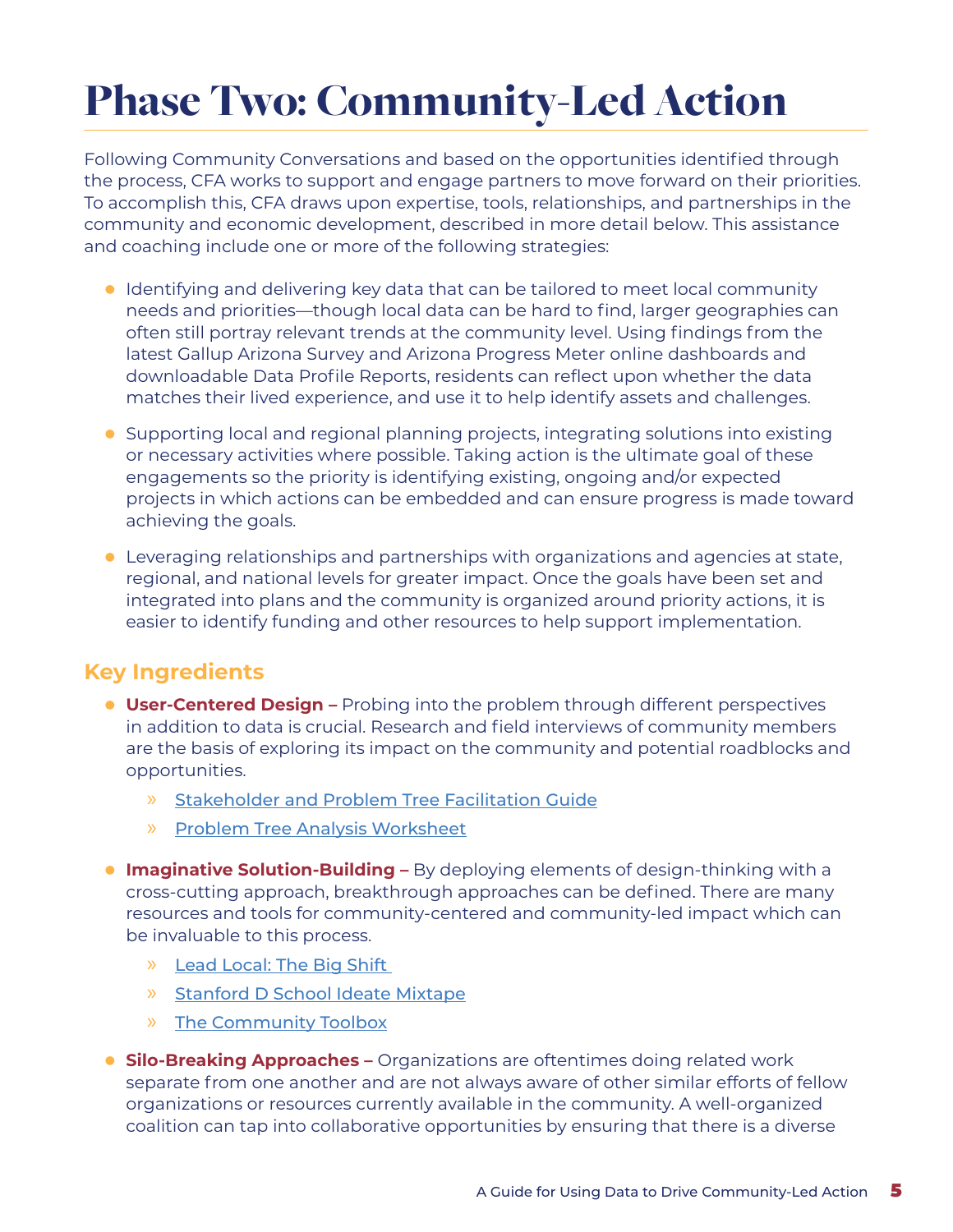<span id="page-7-0"></span>set of representatives at the table from many sectors whom all share clearly identified objectives and goals. One great model for this approach takes place in the K-12 education setting and is led by the organization School Connect. They emphasize the importance of mutually reinforcing and asset-based approaches to partnerships.

» Learn more about the [School Connect model for community engagement](https://www.schoolconnectsa.org)

#### **ILLUSTRATIONS OF THE WORK**

### **Health & Well-Being in Douglas, Arizona: Part Two – The Cochise Addiction and Recovery Partnership**

Building upon the Community Conversation, CFA continued to develop relationships with key partners, including the City of Douglas Police Chief, University of Arizona Cooperative Extension Building Healthy Communities Initiative, Arizona Regional Economic Development Foundation, and others. This extensive stakeholder engagement allowed CFA to better understand current efforts underway working to address underlying conditions of substance use and to explore alignment with CFA.

This process led to a deeper understanding of the role of the Cochise Addiction Recovery Partnership (CARP) committee which was preparing to revitalize strategic planning efforts and identify gaps and assets in implementation that would impact current conditions of health and well-being, focusing on substance use. Through our engagement with the City of Douglas Police Chief, who leads the CARP committee, CFA learned that the committee had partnered with a regional community organization, Amistades, to develop a strategic plan in 2019. Amistades is a non-profit Latino community development organization committed to providing culturally responsive services, advocacy for social justice, and community empowerment and is an active member of the CARP committee. The comprehensive strategic plan which had engaged key stakeholders in the community positioned the CARP committee to activate their collective strengths and work cohesively toward shared objectives. Unfortunately, the unprecedented COVID-19 pandemic took hold of communities across the globe just as the strategic plan was approved by the committee for implementation. Through the engagement process outlined above, CFA was able to identify an opportunity to support revitalizing this effort in early 2021.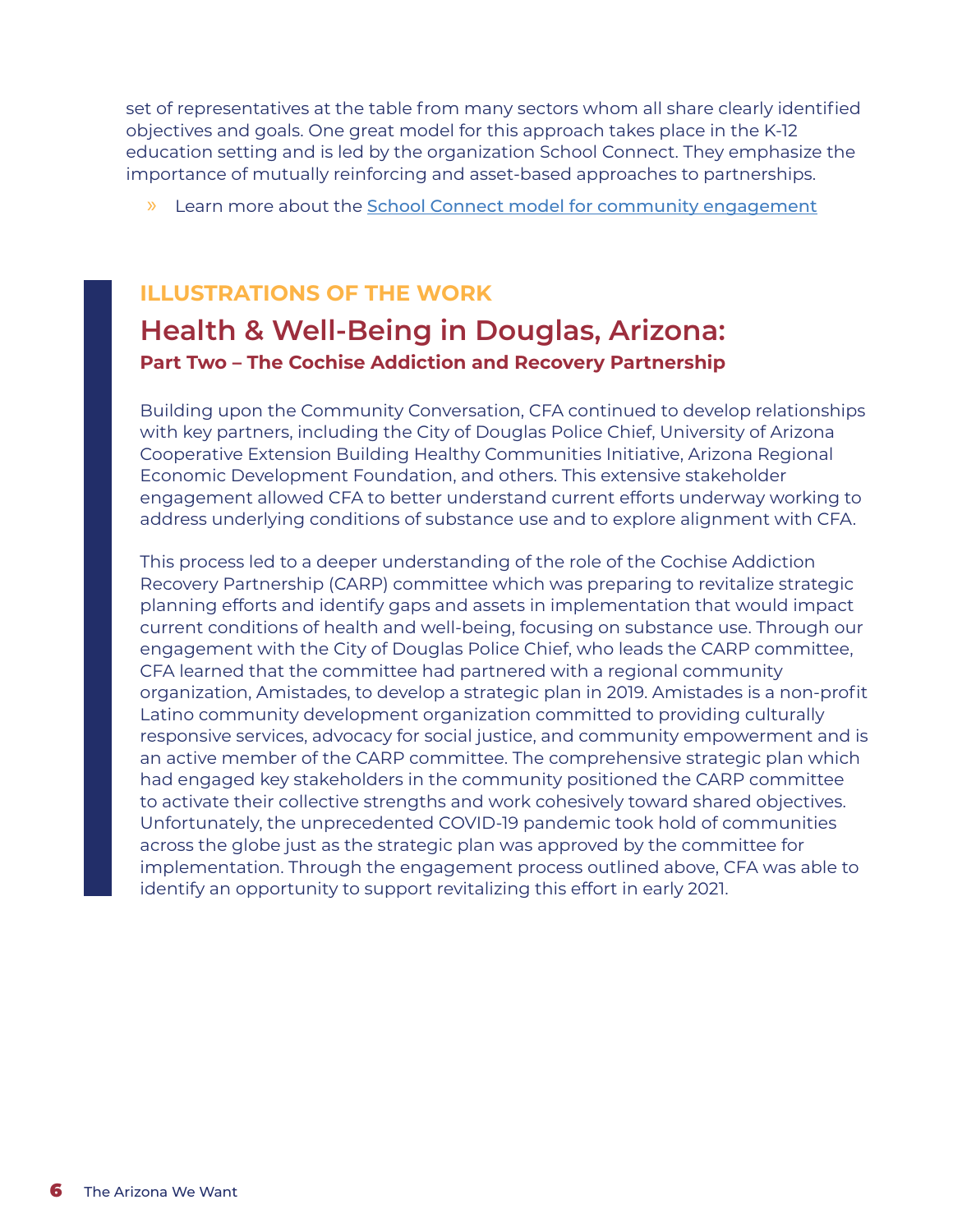## <span id="page-8-0"></span>Phase Three: Sustainability and Measuring Progress

The final phase consists of longer-term partnerships around the tools and strategies referenced above. It also involves developing a monitoring and evaluation plan that will position community partners to track, sustain, and increase impact over time.

In the short and intermediate-term, the types of measurable outcomes from this process might include:

- Build civic capacity at the community level through data-driven dialogue and deliberation, measured by surveys and interviews that mirror the Civic Participation and Connected Communities Progress Meter indicators.
- Develop and deliver more responsive data tailored to meet local community needs, measured by the number of metrics, data sources, and data tools provided through the project.
- Improved individual and community prosperity, measured by the range of broader issues explored and elevated through the engagement process (e.g., broadband access, high-quality education, affordable housing, transportation).
- Create enhanced cross-sector collaboration at the community level for greater impact with neighboring communities and regional organizations with the same or similar goals measured by community leader surveys, resources obtained, and projects implemented.
- Build a foundation for longer-term success as measured by community/regional/ statewide resources and external partners aligned to achieve local goals.

In the long-term, the Arizona Progress Meters can measure success by benchmarking and tracking impact on key indicators over time.

#### **Key Ingredients**

- **Community-Driven Reflection** Returning to listening and engaging community stakeholders in reflection and evaluation can help ensure authentic analysis of strengths and gaps, as well as increase buy-in for long-term impact.
	- » [Participatory Action Research \(PAR\)](http://yparhub.berkeley.edu/get-started-curriculum/) *PAR is a methodology in which community participants collaborate with researchers to examine and solve a social problem. Youth Participatory Action Research (YPAR) expands on this foundation and equips young people with the critical inquiry, research, and leadership skills to analyze social processes and problems that affect them and create transformational action plans for systemic change.*
- **Long-Term Sustainability** Organizing a solution roadmap that details short-term, mid-term, and long-term goals of the project can help catalyze long-term buy-in and action.
	- » [Lever for Theory of Change Resources](https://www.leverforchange.org/library/resource-library/monitoring-evaluation-and-learning/)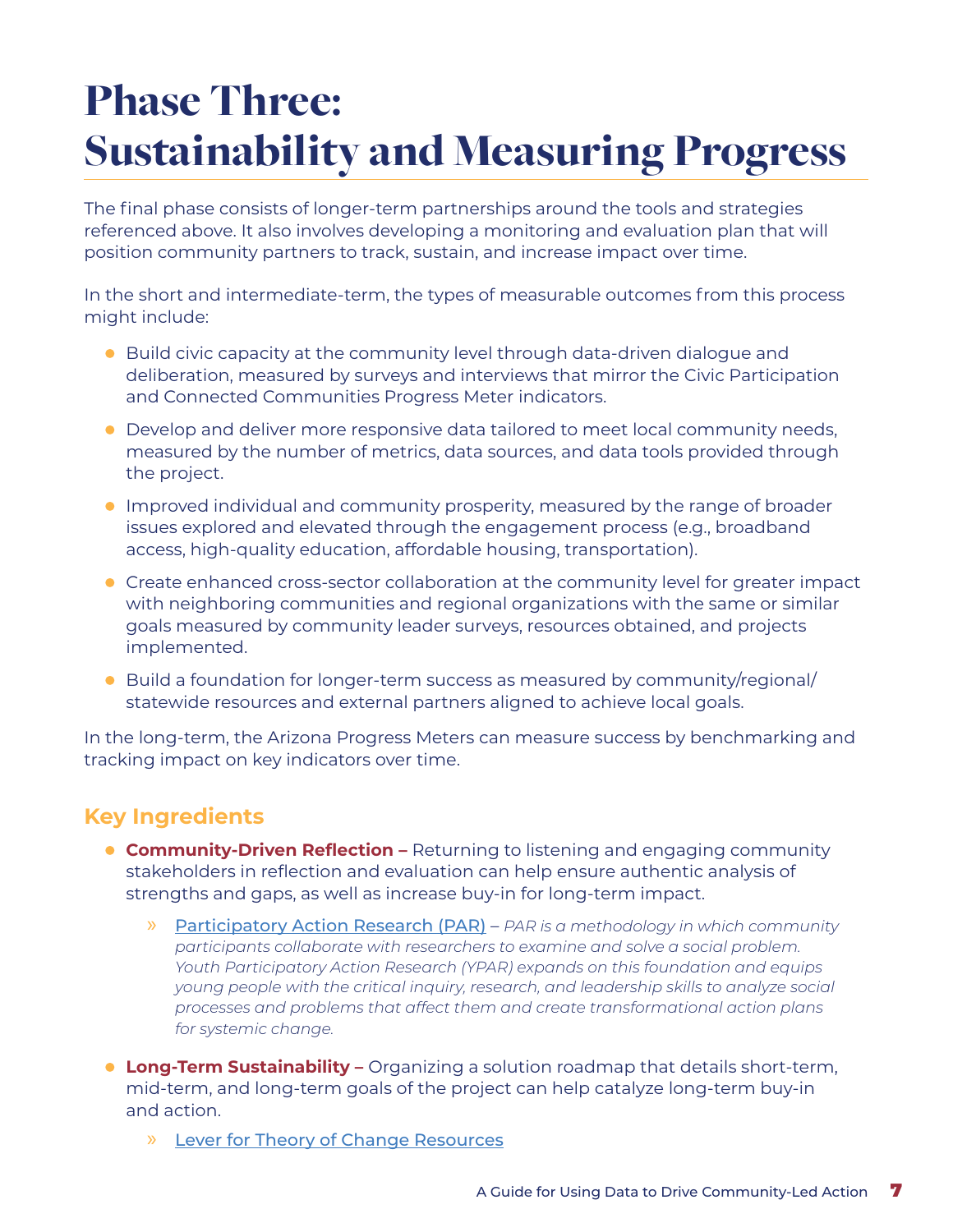- <span id="page-9-0"></span>**• Measuring Progress -** Ultimately, the success of this effort will be measured by progress on the community's shared priorities as benchmarked in the Arizona Progress Meters. These metrics include data in key quality of life indicators across Jobs, Infrastructure, Civic Participation, Connected Communities, Health & Wellbeing, Young Talent, Natural Resources, and Education.
	- » [Arizona Progress Meters](https://www.arizonafuture.org/progress-meters/) *On the CFA website, review each Arizona Progress Meter, its related indicators, and download Data Profiles which provide a "snapshot in time" of the data collected from all 15 counties and demographic subgroups.*

#### **ILLUSTRATIONS OF THE WORK**

### **Health & Well-Being in Douglas, Arizona: Part Three – Sustainability and Evaluation**

In order to support long-term planning and sustainability of the effort, CFA became engaged in facilitating a three-part strategic planning session with the CARP committee to activate a comprehensive plan for substance use reduction and prevention, increasing access to care, improving availability of Medical Assisted Treatment (MAT), and reducing overdose deaths in the region. Key partners engaged include the City of Douglas Police Chief, University of Arizona Cooperative Extension Building Healthy Communities Initiative, Cochise County Health Department, Amistades, Arizona Complete Health, Caring Connections, Chiricahua Community Health Centers, Inc, City of Bisbee Police Chief, Community Health Associates, Solari, Douglas Unified School District, HOPE, Cochise County School Superintendent Office, Sonoran Prevention Works, and Wilcox Against Substance Abuse.

The CARP plan identified the following key objectives and strategies for a regional approach to substance use prevention:

- **Objective 1:** Decrease the availability of opioids in the community
	- **•** Strategy 1: Increase prescriber education
	- **•** Strategy 2: Increase community knowledge and utilization of methods for safe storage and disposal of opioids
- **Objective 2:** Increase community knowledge of the risks, effects, and consequences of opioid use
	- **•** Strategy 1: Implement media campaign to increase community knowledge about the risks of opioid use
	- **•** Strategy 2: Implement evidence-based education trainings on the risks of opioid use
- **Objective 3:** Increase community knowledge and utilization of naloxone and overdose prevention
	- **•** Strategy 1: Increase community knowledge of and access to naloxone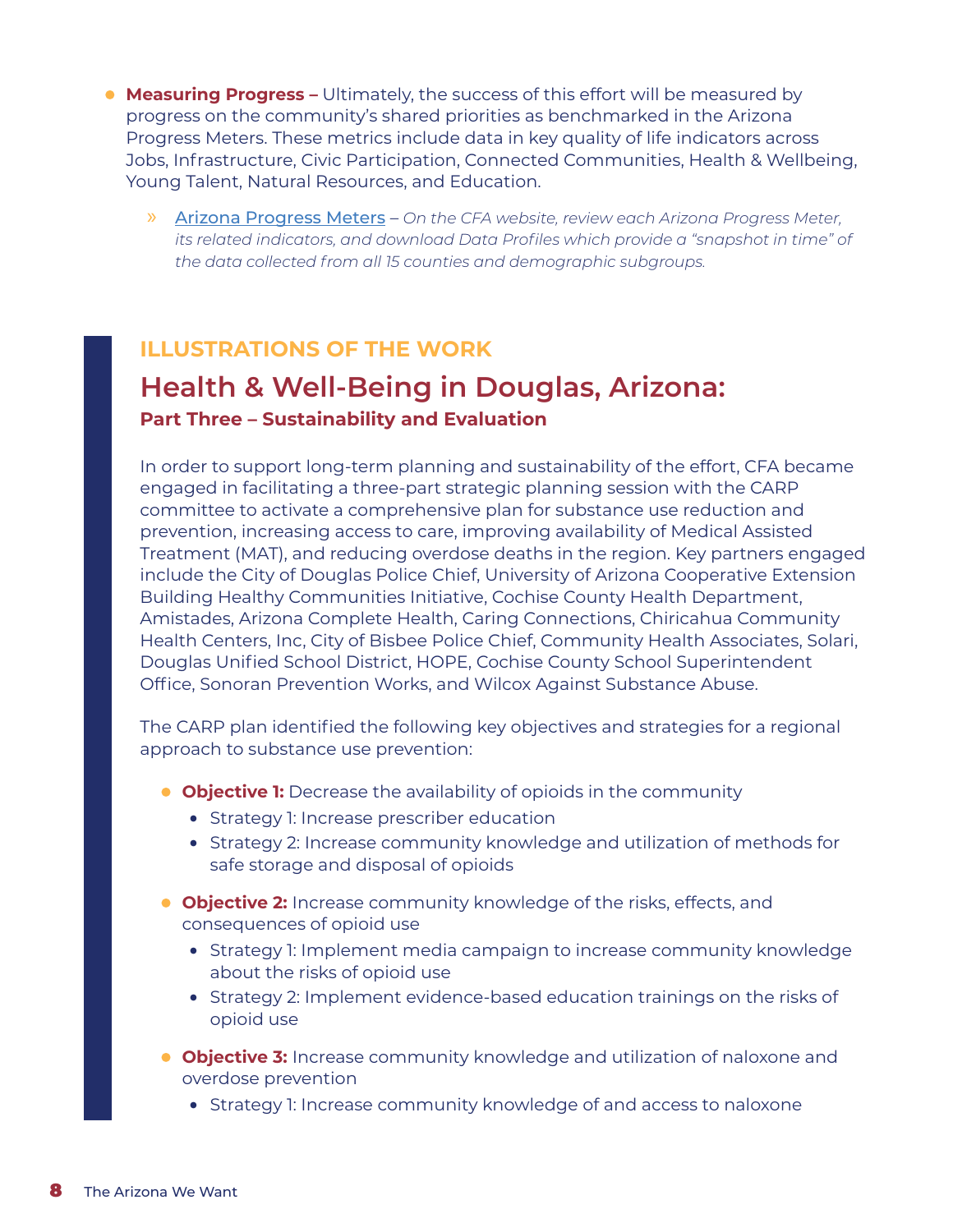- <span id="page-10-0"></span>• **Objective 4:** Increase access to Opioid Use Disorder (OUD)/Medical Assisted Treatment (MAT)
	- **•** Strategy 1: Implement an OUD/MAT stigma reduction campaign
	- **•** Strategy 2: Increase the number of active/practicing data-waivered MAT providers
	- **•** Strategy 3: Decrease transportation and financial barriers to accessing OUD/ MAT and mental health services
	- **•** Strategy 4: Increase community knowledge and utilization of available OUD/MAT resources
- **Objective 5:** Increase access to recovery supports and after-care services
	- **•** Strategy 1: Increase the number of certified peer support specialists
	- **•** Strategy 2: Increase access to app-based and virtual recovery community options for after-care services

#### **Key Outcomes of the Douglas Civic Capacity-building Process**

- Reenergized the community and substance-use prevention organizations around a collective vision of success and shared priorities.
- Developed cross-cutting objectives and strategies to advance community and individual health and well-being.
- Identified "Responsible Party" organizations for each strategy who will adjust and monitor the timeline, lead subcommittee meetings in order implement identified activities, and measure progress toward short, intermediate, and long-term outcomes.
- Realized greater alignment and cohesion among organizations throughout Cochise County, including Douglas, Arizona.

### **Conclusion**

To achieve The Arizona We Want, we need the talents, voices, and contributions of all Arizonans working alongside our leaders to ensure we make our shared priorities a reality. CFA hopes this guide serves as a resource to advance data and community-driven dialogue and action to generate sustainable solutions.



An Independent Licensee of the Blue Cross and Blue Shield Association

*This guide was made possible with the generous investment of Blue Cross Blue Shield of Arizona in support of CFA's Communities at the Center initiative.*